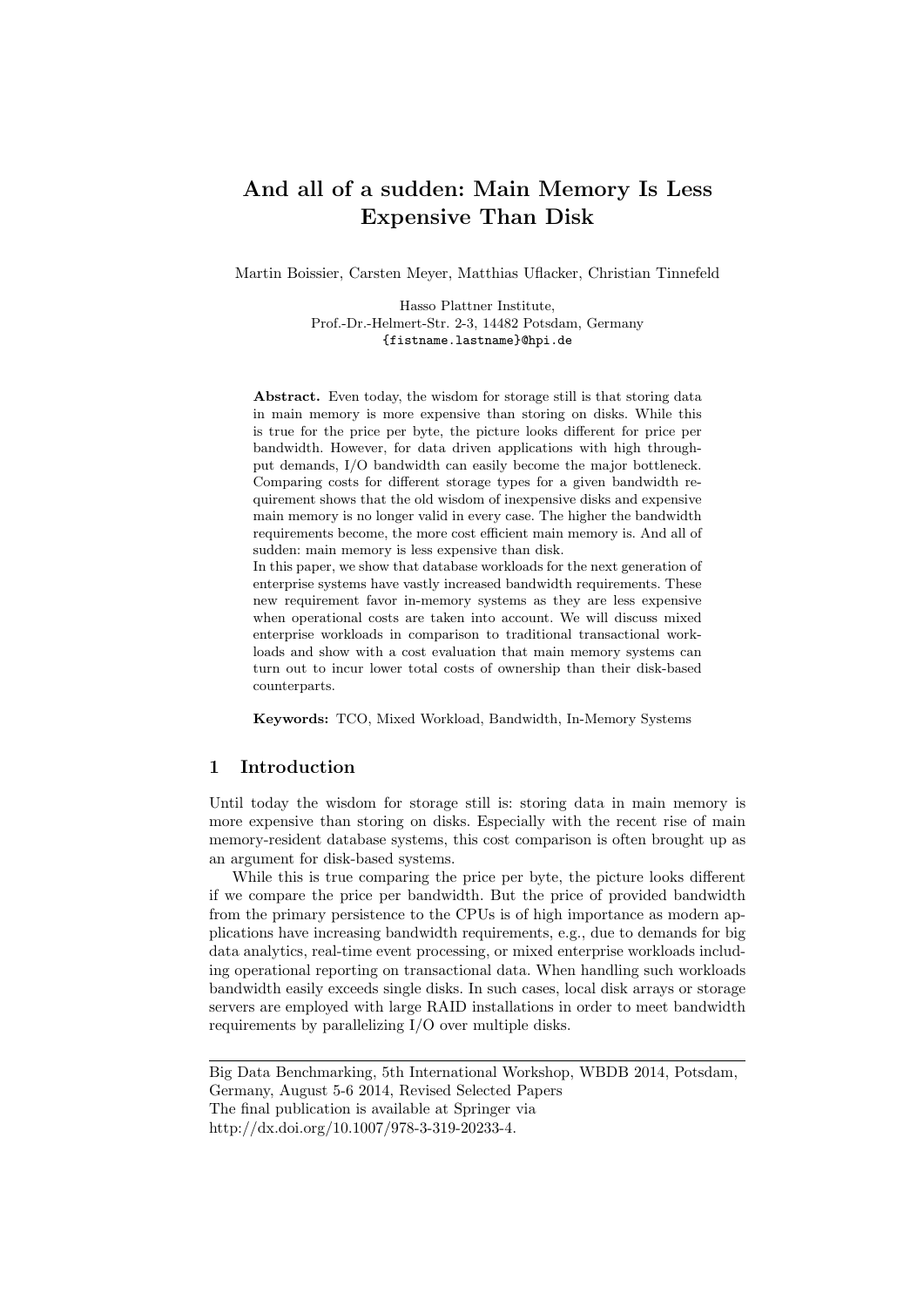What is missing in our opinion is a thorough analysis that quantifies which costs are to be expected when bandwidth requirements exceed traditional database deployments. With increasingly large setups to provide sufficient I/O bandwidth it is often overlooked how expensive such systems can get, especially when including operational costs.

In this paper, we take a closer look at mixed workloads on relational databases. Mixed workloads combine transactional workloads (OLTP) with analytical workloads (OLAP) on a single system. Basically all major database vendors are currently adding analytical capabilities to their database products to allow operational reporting on transactional data and remove static materialized aggregates [10, 12, 13], underlining the necessity to research the rather new field of mixed enterprise workloads. Most of these solutions use main memory-resident data structure in order to provide sufficient performance. The reason is that disk-based data structures as they are used in most recent relational database have shown to be too slow compared to main memory-based solutions even when fully cached [7].

Disk-based databases are proven to be a good fit for traditional OLTP workloads, but their viability has to be re-evaluated for mixed workloads. The traditional approach of storing data on disk and caching the most recently used pages in memory is no longer viable as analytical queries often require to process vast numbers of tuples. The requirements of mixed workloads, which are e.g. analytical queries on transactional data – without pre-computed aggregates – increase bandwidth requirements significantly. We think that this trend will continue and steadily increase bandwidth requirements for modern database systems, rendering main memory-based systems increasingly feasible and viable.

Throughout this paper, we will make the following contributions:

- Estimation of the total cost of ownership (TCO) of several system configurations fulfilling certain bandwidth requirements (Section 2). We will make a simplified cost calculation to compare HDD-based (hard disk drive-based), SSD-based (solid state disk-based), and MM-based (main memory-based) servers including acquisition costs as well as operational costs.
- Evaluation of bandwidth requirements of a mixed workload using the CHbenCHmark (Section 3) for three relational databases.
- A discussion about the break-even point at which main memory-resident databases start to be less expensive than their disk-based counterparts. We project the usage of upcoming enterprise systems and combine it with bandwidth requirements discussed in Section 3 to analyze at which point a MMbased system will be the least expensive solution.

We think that this discussion is also important for the field of big data benchmarking. First, even big data veterans as Google recently added transactional features to their F1 database [15], showing that transactional safety might also be important for systems considered as being "big data". Hence, benchmarking enterprise workloads is of increasing relevance. Second, we argue that most benchmarks – TPC-\* as well as other current benchmark proposals for big data – need to include operational costs, because our calculations for the three-year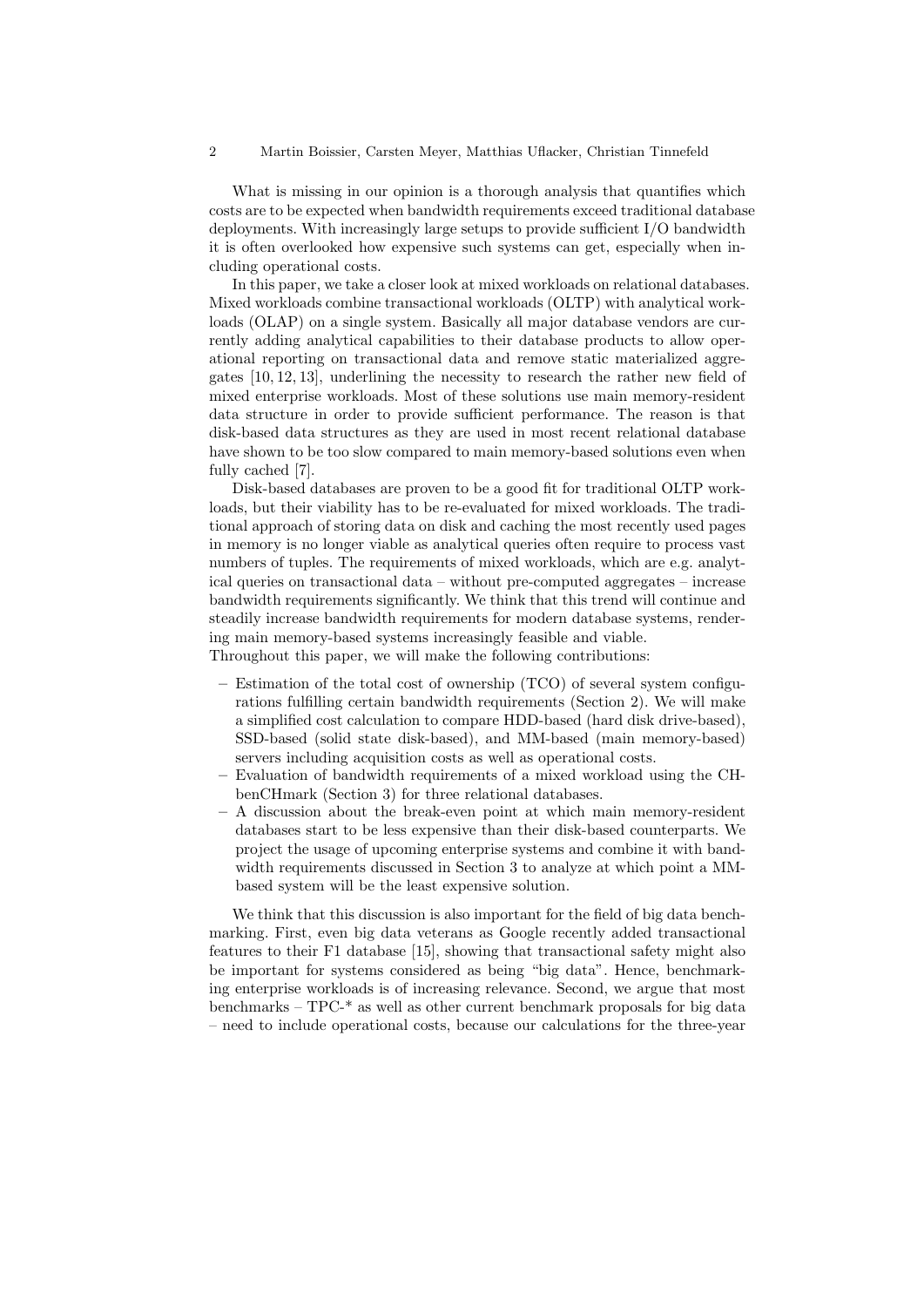costs of large scale-out systems show that operational costs can become the dominating cost driver.

Last but not least, no matter how the application looks, a thorough analysis of bandwidth requirements and the resulting costs are of relevance for any larger server system.

# 2 Cost Calculations

In order to quantify the costs of bandwidth, we calculate the prices for three different server configurations in this Section: SSD-, HDD-, and MM-based servers. For this calculation, we started with a given bandwidth requirement and a data set size of 500 GB. Depending on the bandwidth we configured the servers using market-available components that are able to fulfil the bandwidth requirements. The HDD- and SSD-based calculations are done using vendor data for maximal bandwidth, not taking into account that these bandwidths are hard to achieve in real-life.

As we are arguing for MM-based systems, we will use more realistic assumptions here in contrast to the other system configurations. Consequently, we do not assume a maximal bandwidth of 80 GB/s per CPU (or 320 GB/s for a four socket node as stated in the technical specifications) but Intel's results for a standardized CPU benchmark.

To be capable of handling actual enterprise workloads, all server configurations have a high-performance PCI-e connected SSD for logging. Obviously, the main memory server also includes sufficient persistent storage to store at least one snapshot of the database.

The main memory size for the SSD- and HDD-based systems is set to <sup>∼</sup>10% of the whole data set. In our calculations, the data set size is 500 GB consequently the main memory size is 50 GB.

All server configurations are build using a modern four socket server blade. Since the discussed workloads in this paper are bandwidth bound, the processors for the SSD- and HDD-based servers are Intel Xeon E7-4850v2 CPUs. For the MM-based server we decided for a more expensive CPU with an improved main memory to CPU throughput.

We do not consider possible locking or contention for any of the configurations, neither disk-based systems nor main memory-based systems. We do also not include costs for networking (network cables, switches, et cetera).

High-Availability and Durability For all configurations and calculations we include both the costs for acquisition as well as operational costs. Furthermore, we include costs for high availability. For each configuration, we assume a system to be highly available when one server node can fail as there is an additional spare node in each configuration. I.e., for a single server node configuration high availability can increase total costs by a factor of two.

Durability issues and failures of single components as hard disks or DRAM chips are not considered.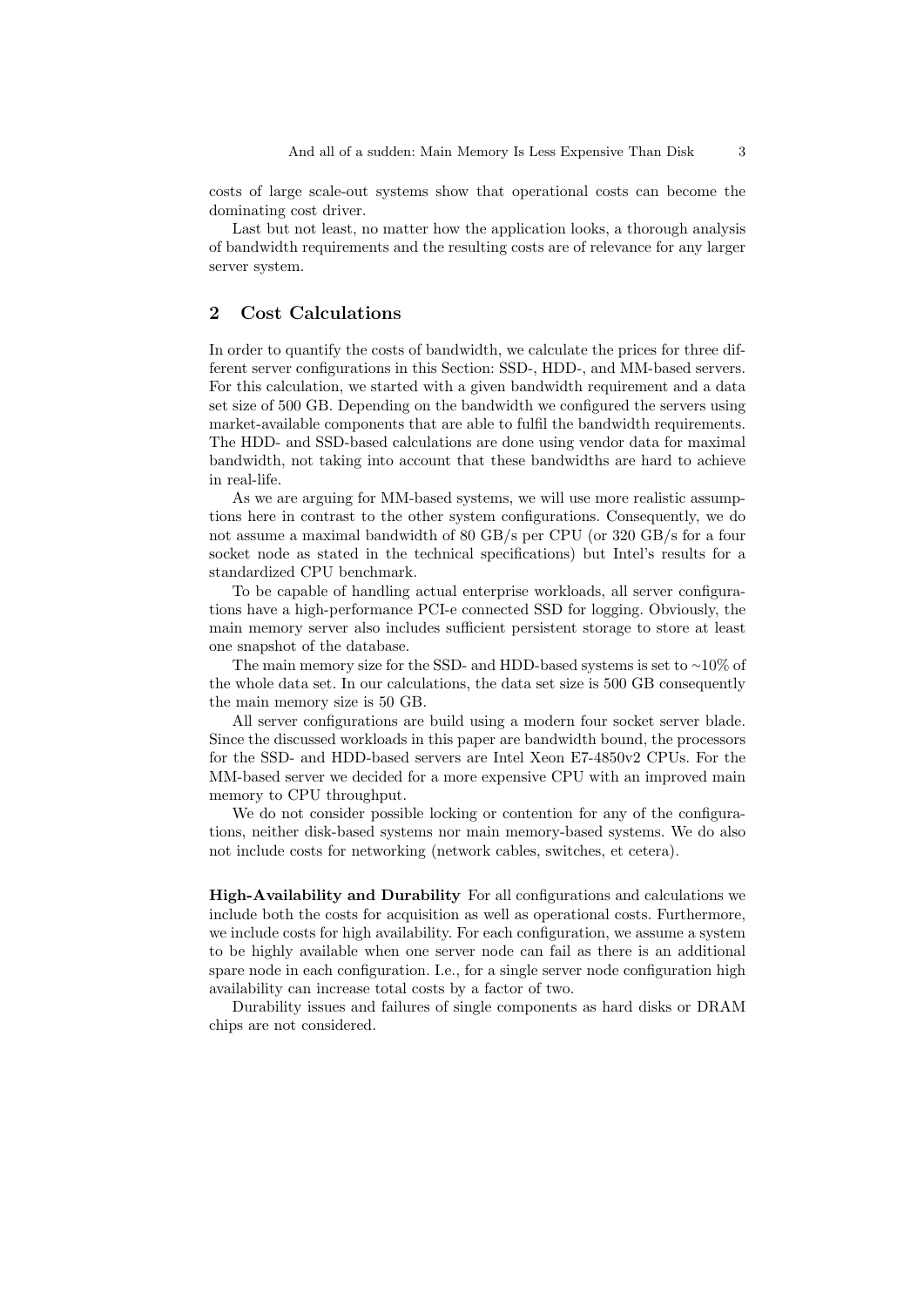4 Martin Boissier, Carsten Meyer, Matthias Uflacker, Christian Tinnefeld

### 2.1 Server Configurations

Main Memory-Based System The assumed main memory-based server is a four socket system equipped with four Intel Xeon E7-4890v2 CPUs. Recent benchmarks by Intel have shown that such a system achieves a bandwidth of up to ~246 GB/s for the STREAM Triad Benchmark<sup>1</sup>. Any bandwidth exceeding the maximum of 246 GB/s requires a multi-node setup to scale.

We assume that the memory size has to be at least a factor of two larger than the data set. This space is required for the operation system (OS), intermediate results, et cetera. Consequently, the main memory-based systems includes 1 TB of DRAM for the 500 GB data set, a PCIe-connected SSD for logging, and a 500 GB HDD for database persistence (e.g., snapshotting).

HDD-Based System The HDD-based server is a four socket node equipped with four Intel Xeon E7-4850v2 CPUs. The size of main memory is set according to Oracle's MySQL sizing documents [16], which recommend to reserve main memory to cache 5%-10% of the data set size. Consequently, we assume 25 GB main memory for database and 25 GB for the operation system (i.e., 50 GB).

The disks are put in direct-attached storage (DAS) units, where each DAS unit contains up to 96 disks in a RAID array. Two SAN controllers are used to connect each DAS unit. This setup yields a bandwidth of 6 GB/s (each SAN controller has a theoretical bandwidth of 3 GB/s) per DAS unit. Per server node up to eight SAN controllers can be used. Consequently, the peak bandwidth per HDD-based server is 24 GB/s  $(4 * 2 * 3GB/s)$ .

The systems adapts to increasing bandwidth requirements first by adding DAS units and then by adding server nodes.

SDD-Based System The solid state disk-based systems are configured using SSDs that are connected via the PCI Express (PCIe) bus as the latest generation of SSD exceeds the bandwidth of SATA ports. Each SSD provides a read bandwidth of 3 GB/s. Using Intel Xeon E7-4850v2 CPUs we assume that each socket can directly connect two PCIe 16x SSDs at full bandwidth. For a four socket server a maximum of eight PCIe-connected SSDs can be used, yielding a peak bandwidth of 24 GB/s.

The systems adapts to increasing bandwidth requirements first by adding PCIe SSDs and then by adding server nodes.

# 2.2 TCO Calculations

We calculated the TCO for the three server configurations using varying bandwidth requirements.

For all configurations we assume a data set size of 500 GB. Even with low bandwidth requirements this configuration is already comparatively expensive

<sup>1</sup> Intel Xeon E7-4890v2 Benchmark – URL: http://www.intel.com/content/www/us/ en/benchmarks/server/xeon-e7-v2/xeon-e7-v2-4s-stream.html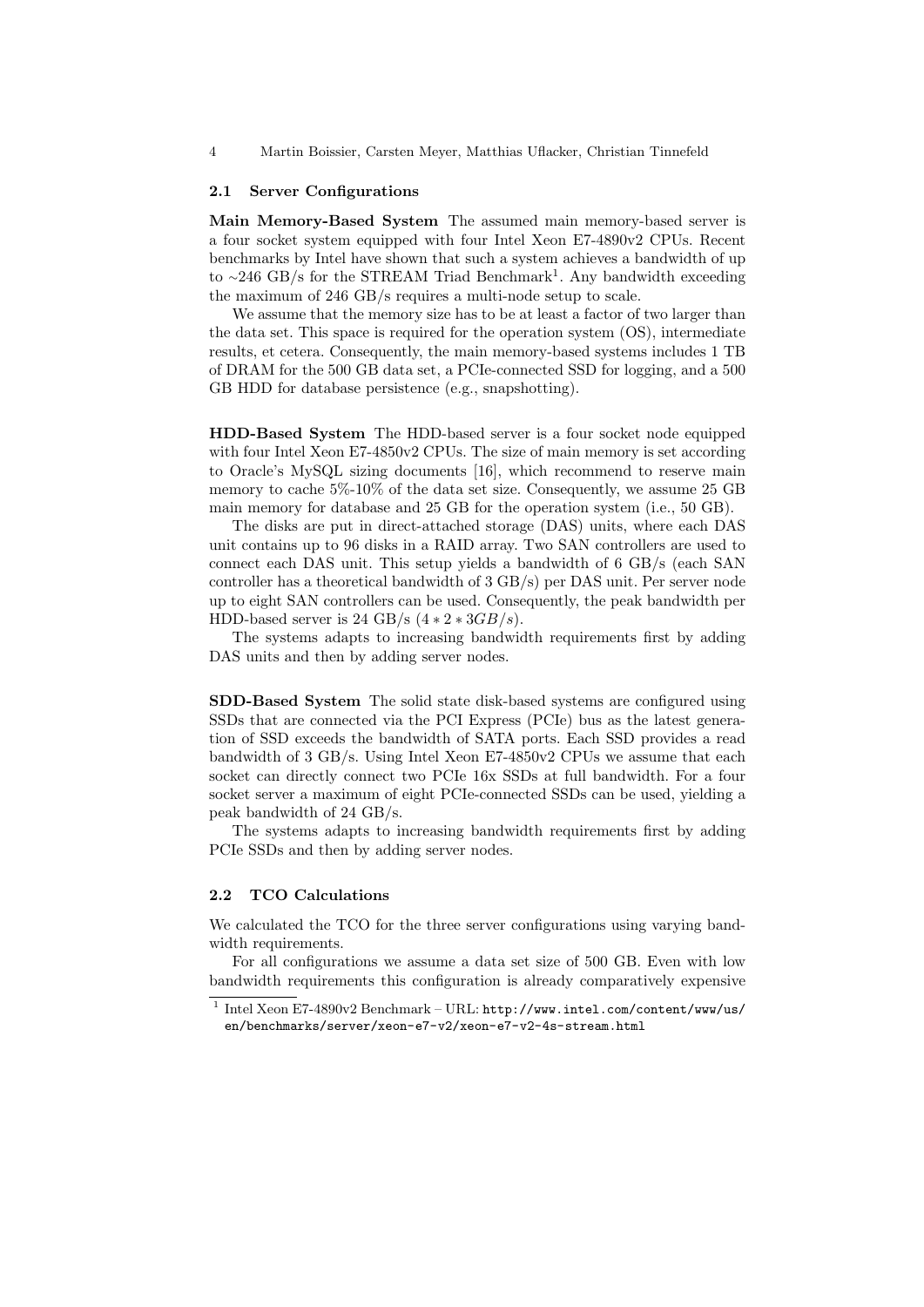in a main memory-based configuration, because the server has to be able to store the whole data set in main memory.

Please note, that the sum for the high availability costs shown in Figure 1 represent the costs for the added server node including operational costs. The other two sums (acquisitional and operational costs) show the total costs for the system without high availability.

Configuration 1 - 10 GB/s Bandwidth In case of a required bandwidth of 10 GB/s a HDD-based system is the less expensive solution (see Figure 1(a)). The SSD-based server has significantly lower operational costs, but suffers from high availability costs as well as the MM-based solution. The MM-based server is comparatively expensive since  $-$  as stated above  $-$  main memory has to be sufficiently large to store the data set entirely in memory. In our calculations that results in a memory size of 1 TB.

For a fair comparison, it has to be said that the server configurations are built to scale to higher bandwidth requirements. Especially for a bandwidth requirement as 10 GB/s there are more price efficient configurations for diskbased setups.

Configuration 2 - 20 GB/s Bandwidth The picture looks different if we assume a bandwidth of 20 GB/s (see Figure 1(b)). The HDD-based solution is still the least expensive one, but the main memory-based solution is already less expensive than the SSD-based server.

The main cost driver for SSD-based over MM-based systems are expensive PCIe-connected flash drives of which seven are required to theoretically provide the required bandwidth. Even though PCIe-connected SSDs outperform HDDs, the performance to price ratio is not significantly improved compared to recent 15K HDDs.

Configuration  $3 - 40$  GB/s Bandwidth As shown in Figure 1(c), for a bandwidth requirement of 40 GB/s, the costs for a MM-based solution are lower than for the other two configurations. With this bandwidth requirement, costs for HDD-based servers are clearly dominated by the operational costs while SSDbased server are again dominated by the costs for PCIe-connected flash drives.

# 3 Bandwidth Requirements for Enterprise Workloads

To better understand the TCO for a given bandwidth requirement we measured the reading bandwidth of mixed enterprise workloads. Mixed workloads include transactional workloads as they are executed daily in business systems and further include analytical workloads, which are usually handled by data warehouses. Mixed workload systems are currently being researched intensively (e.g., HYRISE [5], H-Store [6], HyPer [9]) and are also the focus of several commercial products (e.g., SAP HANA [4], Oracle Times Ten, IBM DB2 BLU [13]).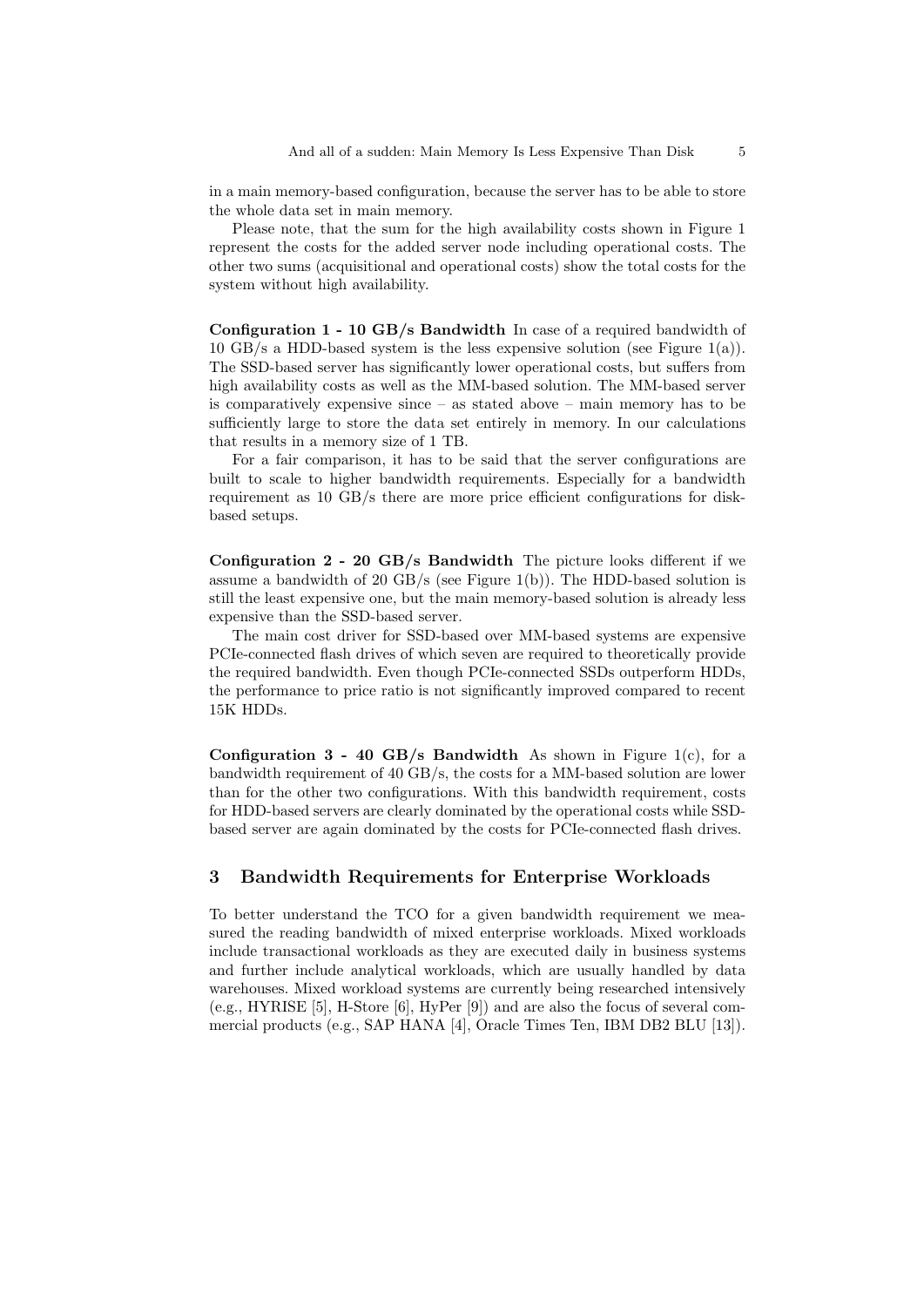

Fig. 1. Total costs of ownership for the server configurations (see Section 2.1) with varying bandwidth requirements.

They all aim at introducing analytical real-time capabilities into transactional systems.

To quantify how much read bandwidth is required executeing mixed workloads we chose the CH-benCHmark [2] as the assumed workload. The CHbenCHmark is a modification of the TPC-C benchmark. To include analytical characteristics of mixed workloads the CH-benCHmark runs analytical queries adopted from the TPC-H benchmark on the transactional TPC-C data set.

### 3.1 Setup

We created a TPC-C data set with a scale factor of 1000. The data set was generated using the OLTP-Bench framework [3] and has a size of <sup>∼</sup>70-85 GB (depending on the database used). We used *iotop*<sup>2</sup> to record reads from disk. Execution times for the analytical CH-benCHmark queries are not discussed in this paper as our focus is on the required bandwidth. We did not consider further characteristics as latency or IOPS (input/output instructions per second) due to our focus on mixed workloads, which are read-dominated. Also, we expect main memory-based systems to outperform disk-based systems for these characteristics anyhow.

 $^2$   $\rm{iotop-URL:}\,http://guichaz.free.fr/iotop/}$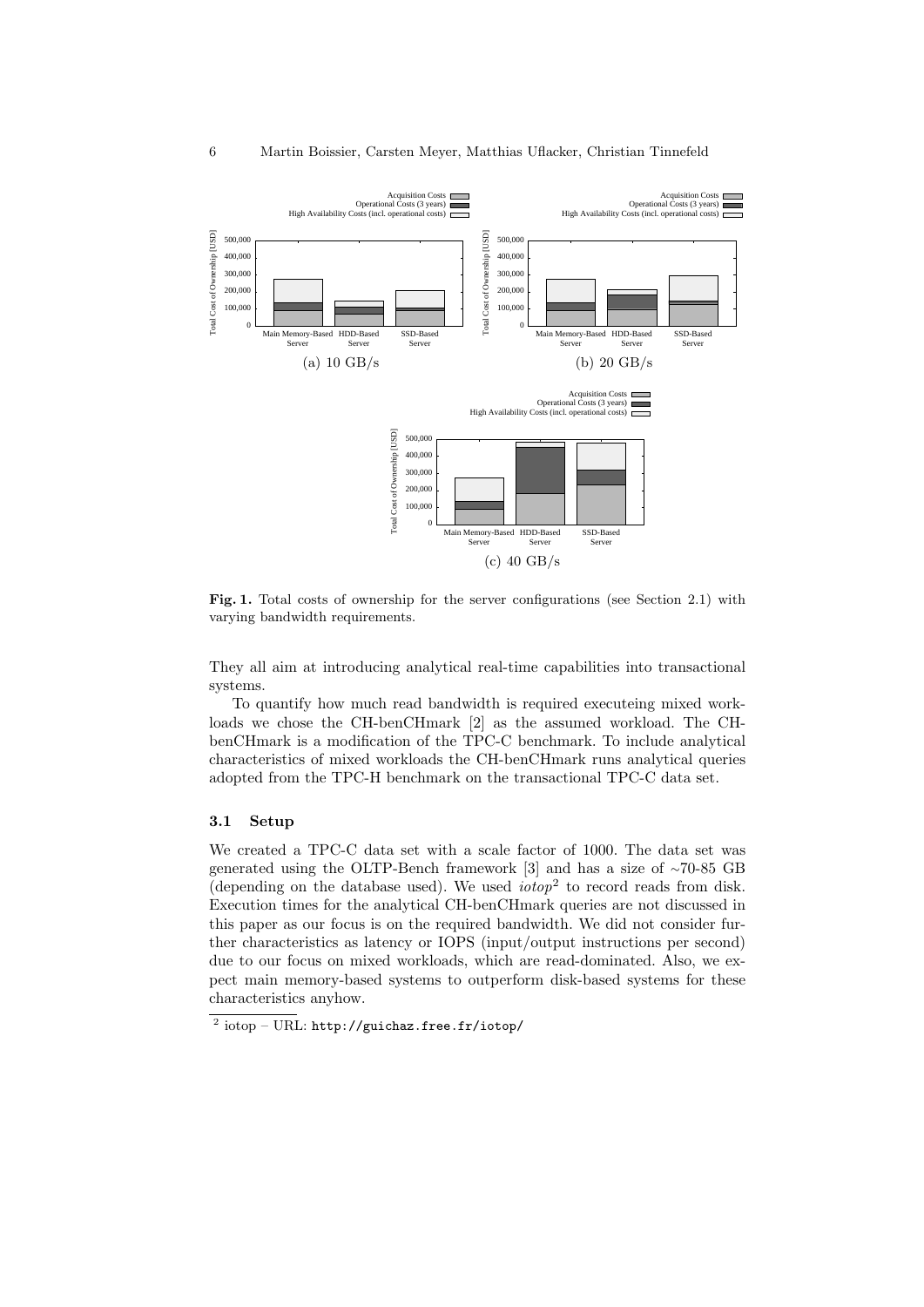We evaluated three relational databases: MySQL version 5.6.4, PostgreSQL version 9.3.4, and the most recent release of a commercial relational disk-based database (referred to as  $DBMS$  X). For all installations, we left all settings to their default values.

The virtualized database server has one terabyte network connected storage, 32 GB of main memory, and is running SUSE Linux Enterprise Server 11 patch level 2 respectively Windows Server 2008 RC2.

### 3.2 CH-benCHmark

Because the CH-benCHmark is based on TPC-C, we decided to measure each analytical CH-benCHmark query on its own in order to quantify how much additional I/O is generated by running analytical queries on a transactional data set. We had to modify several queries to be executable on the three chosen databases. Whenever non-trivial changes were required (see Section 7.1) we skipped that particular query to avoid unfair comparisons.



Fig. 2. Megabytes read from disk for MySQL, PostgreSQL, and DBMS X running the analytical queries of the CH-benCHmark. Geometric means are calculated using all queries that ran on all three databases (i.e.,  $Q3$ ,  $Q4$ ,  $Q9$ ,  $Q10$ ,  $Q11$ ,  $Q18$ , and  $Q21$ ).

We executed each query five times with one non-included execution upfront to warm up the database and OS file caches. Figure 2 shows the measured average data transfers of each query execution with error bars showing the minimum/maximum measurement of the five executions. For each database, a ver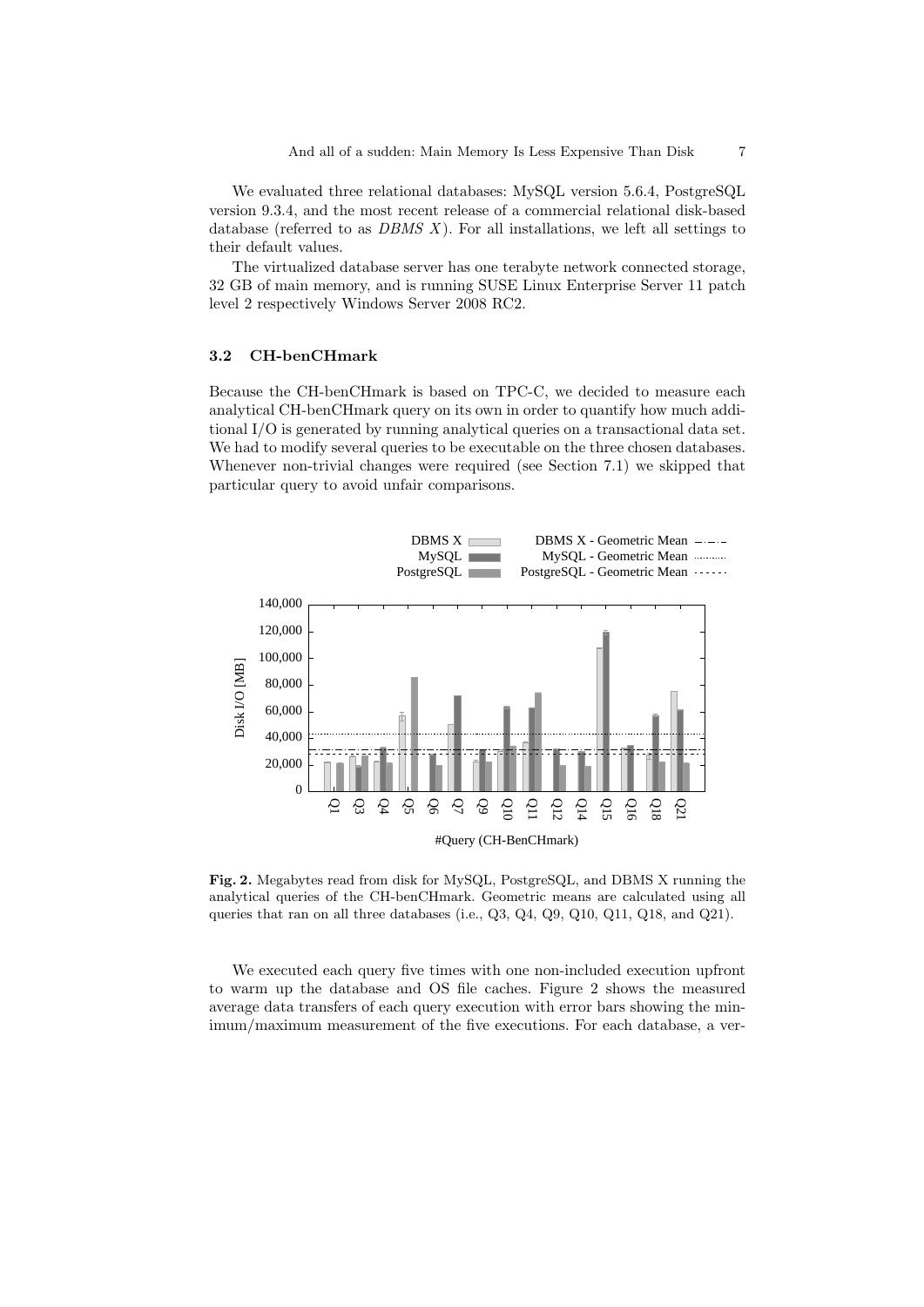tical line shows the geometric means of read data for all queries that ran on all three databases (i.e., Q3, Q4, Q9, Q10, Q11, Q18, and Q21).

|            | Data Read from Disk (MB) |          |  |
|------------|--------------------------|----------|--|
| Database   | Geometric Mean           | Average  |  |
| DBMS X     | 31,368.7                 | 34,373.7 |  |
| MvSQL      | 43,258.9                 | 47,055.2 |  |
| PostgreSQL | 28,550.3                 | 31,832.4 |  |

Table 1. Geometric mean and average of megabytes read from disk for MySQL, PostgreSQL, and DBMS X running the analytical queries of the CH-benCHmark.

# 4 Discussion

The next generation of enterprise systems will have vastly different characteristics compared to today's systems. In 2014, Plattner presented such an (already productive) enterprise system [12]. These new systems have to handle an increasing analytical pressure without materialized aggregates in order to provide higher flexibility and fewer restrictions on analytical queries, thus executing all calculations directly on the transactional data. Today, basically all major database vendors are working on techniques to provide sufficient performance for mixed workloads [4, 10, 13]. Hence, we think that mixed workload benchmarks as the CH-benCHmark are an important indicator of upcoming workload requirements and are well worth examining.

To discuss the break-even point of bandwidth requirements and main memorybased servers, let us assume an enterprise system with 500 parallel users and a data set size of 1 TB. Each user executes one analytical query on the database system every two hours, resulting in 250 analytical queries per hour. Assuming the average query reads of 31 GB (see Section 3.2), this scenario would have a bandwidth requirement of <sup>∼</sup>21.5 GB/s. As shown in Section 2, we see that SSDbased servers are less expensive in this scenario. However, neither the number of 500 parallel users and especially not the database size of 1 TB is what counts as a "large enterprise system" today. Especially the assumption of one analytical query per user every two hours is rather conservative. If we assume 500 parallel users executing analytical queries once an hour, the bandwidth requirements would already favor main memory-based solutions.

# 5 Related Work

To our best knowledge, there is no previous work that has yet discussed cost effectiveness of main memory databases for high-bandwidth workloads. How-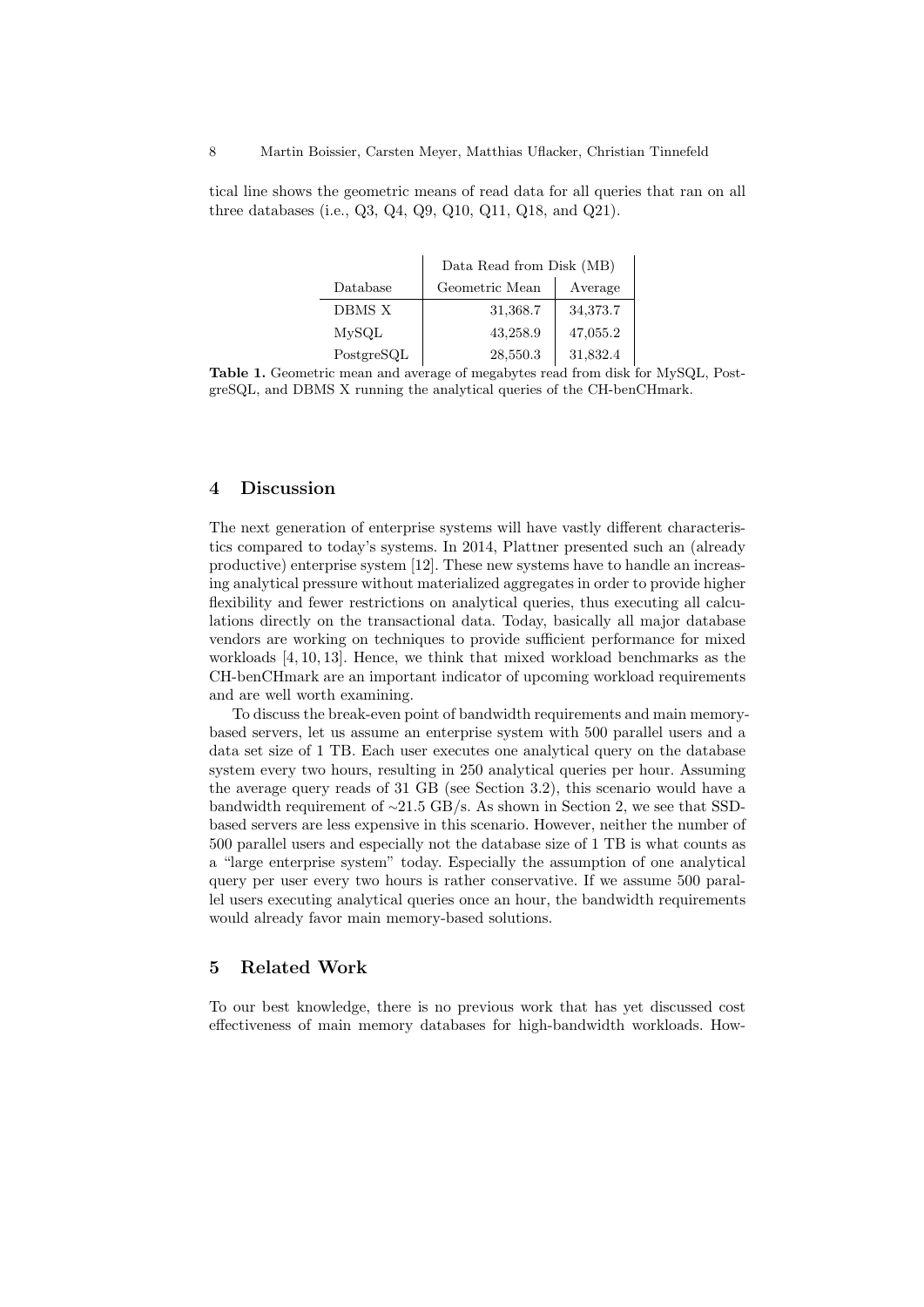ever, there are several publications that discuss the link between architectural decisions and their impacts on costs.

Rowstron et al. presented a similar argument to ours for big data analytics [14]. The authors argue that scaled-up servers with large main memory volumes are often a better solution than disk-based Hadoop clusters. This observation is especially interesting as Rowstron et al. point out that the median MapReduce job size of Yahoo and Microsoft is smaller 14 GB and that 90% of Facebook's jobs process less than 100 GB of data.

Another related topic is how to improve operational costs for server systems. While this topic is well researched for traditional architectures, it is rather new to systems where massive main memory sizes are responsible for a large share of the energy consumption. Malladi et. al discussed this topic and found that energy can be decreased by a factor 3-5 without sacrificing too much performance [11]. However, lowering the power of main memory also lowers the maximal bandwidth.

Another very interesting aspect – one that is not covered in this paper – was discussed by Zilio et al. [17]. They argue that modern software systems have become increasingly sophisticated requiring several domain experts to handle and tune the systems: "These economic trends have driven the total cost of ownership of systems today to be dominated by the cost of people, not hardware or software". Of course, such a metric is hard to quantify. But it can also be seen as arguing in our favor because an often proposed advantage of main memory systems is the simplification of system architectures [1].

# 6 Future Work

There is still a considerable amount of work ahead of us. The main topics that we want to continue working on are:

Bandwidth evaluation To further evaluate bandwidth requirements we want to examine the CH-benCHmark from end to end, including bandwidth requirements for transactional queries as well as for analytical queries.

Besides the already evaluated databases, we are planning to benchmark other databases to gain a better overview. These alternatives include IBM DB2 with its columnar accelerator BLU [13] and MonetDB [8], both representing disk-based open sourced databases.

We expect columnar databases as MonetDB to require less I/O when executing analytical queries. However, it will be interesting how high the I/O overhead for tuple reconstruction using columnar data structures (and compression) is. Furthermore, it is interesting to see how the usage of compression effects read bandwidth.

General workload assumptions It is very hard to estimate and predict how workloads might look if databases are capable of mixed workloads and high performance analytics. We want to talk to experts and find out which workload assumptions are realistic for the next years and how workloads might look in the future.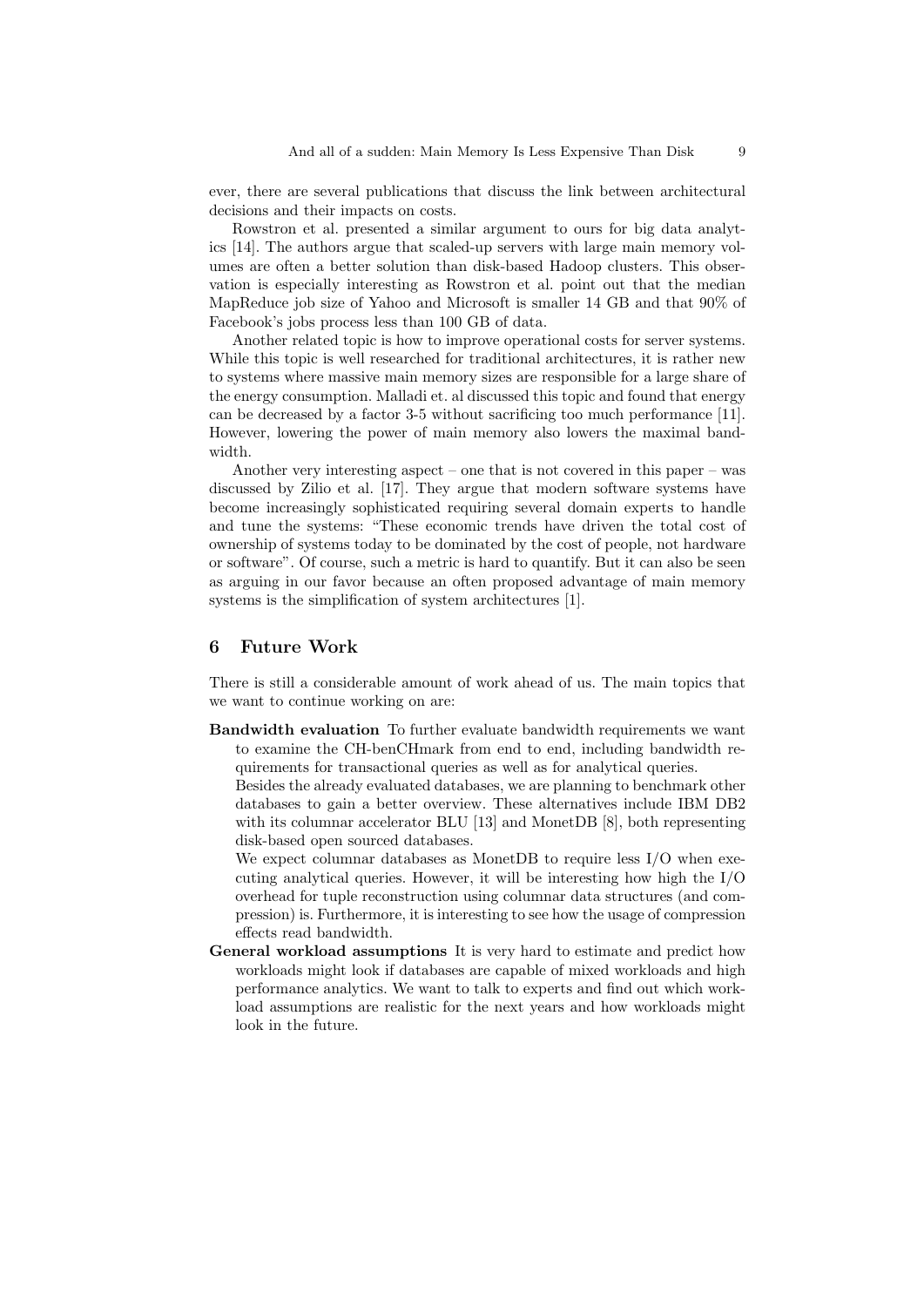- 10 Martin Boissier, Carsten Meyer, Matthias Uflacker, Christian Tinnefeld
- Query cost model In the long run, we want to work towards a general cost model for bandwidth requirements of workloads. Even though we think that a holistic view over several different databases is already very helpful, there are still many variables in each implementation that are hard to factor out.
- Emerging Memory / Storage Technologies The performance developments of disk-based storage and main memory will probably lower the break-even point even more as the gap between both is currently still widening. New developments as non-volatile memory (NVM) thrive to increase the density of byte-addressable storage significantly, potentially having huge impacts on the TCO of database systems with high bandwidth requirements.

## 7 Conclusion

The bandwidth evaluations of mixed enterprise workloads in this paper have shown that the requirements of upcoming enterprise systems might very well have completely different bandwidth requirements compared to current enterprise workloads. Comparing disk- and main memory-resident databases in respect to bandwidth shows that main memory-resident databases are not as expensive as often expected. In fact, main memory can be the least expensive storage medium. We think it is import to convey a new point of view in which main memory-based solutions are not "the most expensive solution only viable when everything else is too slow" but rather "the least expensive solutions when performance requirements are high".

# References

- 1. M. Boissier, J. Krueger, J. Wust, and H. Plattner. An integrated data management for enterprise systems. In ICEIS 2014 - Proceedings of the 16th International Conference on Enterprise Information Systems, Volume 3, Lisbon, Portugal, 27- 30 April, 2014, pages 410–418, 2014.
- 2. R. Cole, F. Funke, L. Giakoumakis, W. Guy, A. Kemper, S. Krompass, H. A. Kuno, R. O. Nambiar, T. Neumann, M. Poess, K.-U. Sattler, M. Seibold, E. Simon, and F. Waas. The mixed workload ch-benchmark. In DBTest, page 8. ACM, 2011.
- 3. D. E. Difallah, A. Pavlo, C. Curino, and P. Cudr-Mauroux. Oltp-bench: An extensible testbed for benchmarking relational databases. PVLDB, 7(4):277–288, 2013.
- 4. F. Färber, N. May, W. Lehner, P. Große, I. Müller, H. Rauhe, and J. Dees. The SAP HANA database – an architecture overview. IEEE Data Eng. Bull., 35(1):28– 33, 2012.
- 5. M. Grund, J. Krueger, H. Plattner, A. Zeier, P. Cudr-Mauroux, and S. Madden. Hyrise - a main memory hybrid storage engine. PVLDB, 4(2):105–116, 2010.
- 6. H-Store Documentation: MapReduce Transactions. http://hstore.cs.brown. edu/documentation/deployment/mapreduce/.
- 7. S. Harizopoulos, D. J. Abadi, S. Madden, and M. Stonebraker. Oltp through the looking glass, and what we found there. In SIGMOD Conference, pages 981–992. ACM, 2008.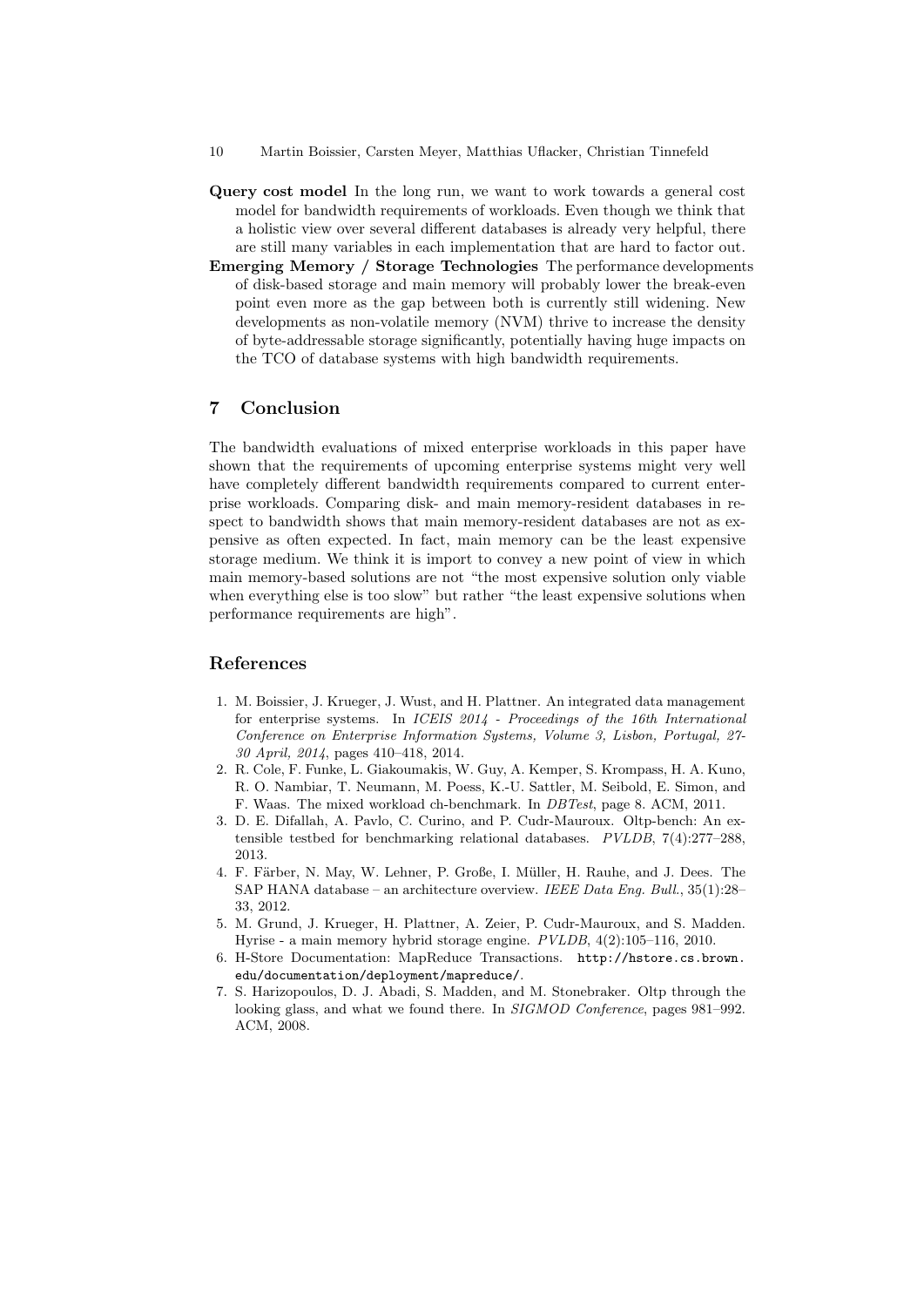- 8. S. Idreos, F. Groffen, N. Nes, S. Manegold, K. S. Mullender, and M. L. Kersten. Monetdb: Two decades of research in column-oriented database architectures. IEEE Data Eng. Bull., 35(1):40–45, 2012.
- 9. A. Kemper, T. Neumann, J. Finis, F. Funke, V. Leis, H. Muehe, T. Muehlbauer, and W. Roediger. Processing in the hybrid oltp  $\&$  olap main-memory database system hyper. IEEE Data Eng. Bull., 36(2):41–47, 2013.
- 10. P. Larson, C. Clinciu, C. Fraser, E. N. Hanson, M. Mokhtar, M. Nowakiewicz, V. Papadimos, S. L. Price, S. Rangarajan, R. Rusanu, and M. Saubhasik. Enhancements to SQL server column stores. In Proceedings of the ACM SIGMOD International Conference on Management of Data, SIGMOD 2013, New York, NY, USA, June 22-27, 2013, pages 1159–1168, 2013.
- 11. K. T. Malladi, B. C. Lee, F. A. Nothaft, C. Kozyrakis, K. Periyathambi, and M. Horowitz. Towards energy-proportional datacenter memory with mobile dram. SIGARCH Comput. Archit. News, 40(3):37–48, June 2012.
- 12. H. Plattner. The impact of columnar in-memory databases on enterprise systems. PVLDB, 7(13):1722–1729, 2014.
- 13. V. Raman, G. K. Attaluri, R. Barber, N. Chainani, D. Kalmuk, V. KulandaiSamy, J. Leenstra, S. Lightstone, S. Liu, G. M. Lohman, T. Malkemus, R. M¨uller, I. Pandis, B. Schiefer, D. Sharpe, R. Sidle, A. J. Storm, and L. Zhang. DB2 with BLU acceleration: So much more than just a column store. PVLDB, 6(11):1080–1091, 2013.
- 14. A. Rowstron, D. Narayanan, A. Donnelly, G. O'Shea, and A. Douglas. Nobody ever got fired for using hadoop on a cluster. In Proceedings of the 1st International Workshop on Hot Topics in Cloud Data Processing, HotCDP '12, pages 2:1–2:5, New York, NY, USA, 2012. ACM.
- 15. J. Shute, R. Vingralek, B. Samwel, B. Handy, C. Whipkey, E. Rollins, M. Oancea, K. Littlefield, D. Menestrina, S. Ellner, J. Cieslewicz, I. Rae, T. Stancescu, and H. Apte. F1: A distributed sql database that scales. PVLDB, 6(11):1068–1079, 2013.
- 16. Sizing Guide for Single Click Configurations of Oracles MySQL on Sun Fire x86 Servers. http://www.oracle.com/technetwork/server-storage/sun-x86/ documentation/o11-133-single-click-sizing-mysql-521534.pdf.
- 17. D. C. Zilio, J. Rao, S. Lightstone, G. M. Lohman, A. J. Storm, C. Garcia-Arellano, and S. Fadden. Db2 design advisor: Integrated automatic physical database design. In VLDB, pages 1087–1097. Morgan Kaufmann, 2004.

# Appendix

### 7.1 Execution of CH-benCHmark Queries

The following adaptions have been done to run the CH-benCHmark queries:

- when needed, the extract function (e.g., EXTRACT(YEAR FROM o\_entry\_d)) has been replaced by the year function (e.g., YEAR(o\_entry\_d))
- for MySQL and PostgreSQL, query 15 has been modified to use a view instead of using SQL's having clause (code provided by the OLTP-Bench framework)
- when needed, aliases have been resolved in case they are not supported in aggregations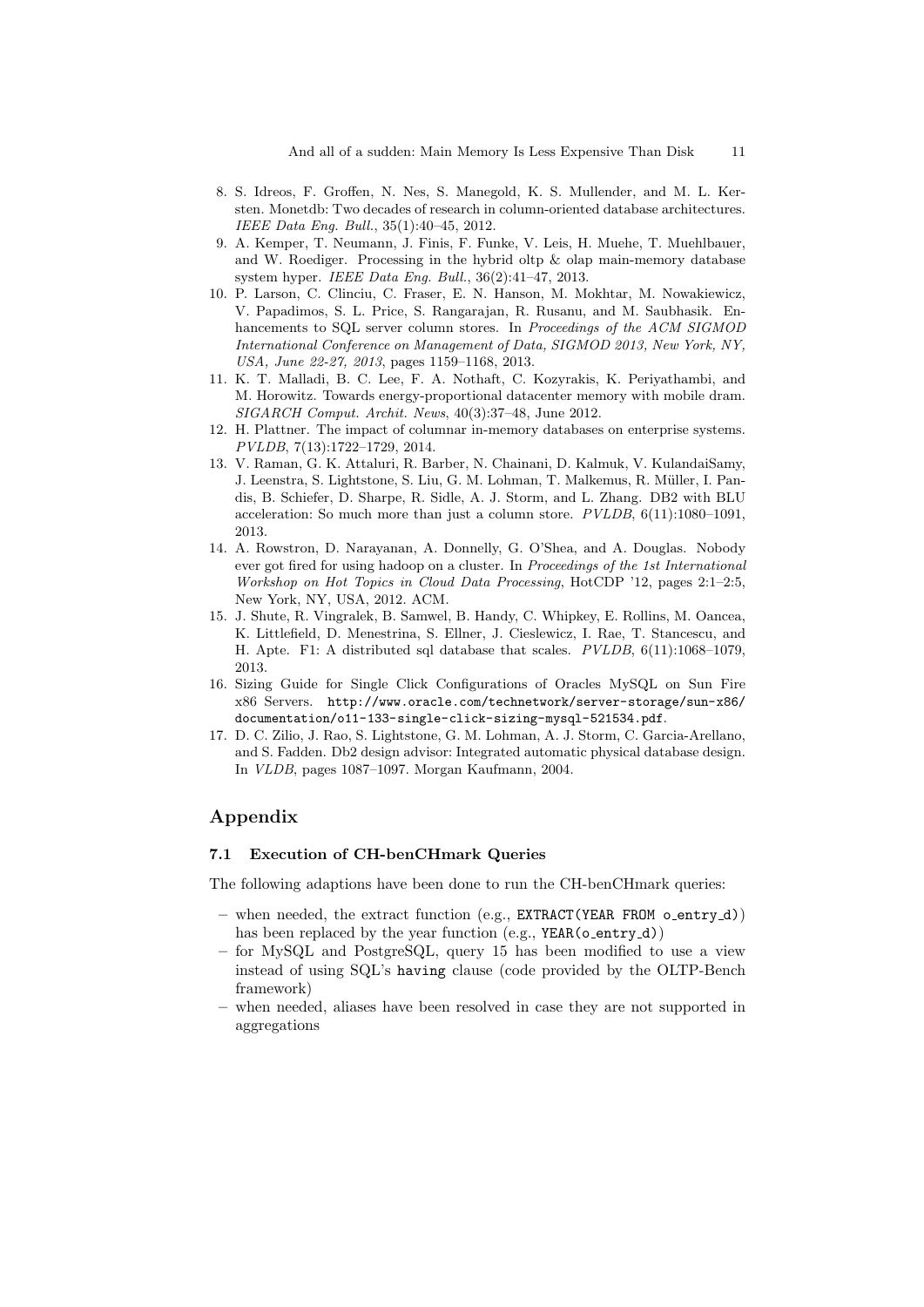12 Martin Boissier, Carsten Meyer, Matthias Uflacker, Christian Tinnefeld

We set the maximal query execution time to 12h for each query, which excludes queries from our results even though they are executable. Due to their long execution time we assume that the execution of these queries does not terminate.

# 7.2 TCO Calculations

The following section lists the components for an assumed bandwidth requirement of 40 GB/s. The prices have been obtained from the official websites of hardware vendors and do not include any discounts. Energy costs are calculated using the technical specifications of the hardware. Cooling costs are calculated using an assumed Power Usage Effectiveness (PUE) of 1.8 according to the Uptime Institute 2012 Data Center Survey<sup>3</sup>. The cost of energy is \$0,276 per kWh. Both energy and cooling costs are calculated for a timespan of three years.

For the hard disk and solid state disk based systems each node is a four processor server (4x Intel Xeon E7-4850v2 12C/24T 2.3GHz 24MB) with an estimated price of \$30,000. For both configurations the size of main memory is set to ∼10% of the database volume (i.e., 50 GB for the 500 GB data set).

All following exemplary calculations do not include costs for high availability.

HDD-Based System The HDD-based system adapts to higher bandwidth requirements by adding direct attached storage units. In this calculation, each node has eight SAS slots. Each DAS unit is connected to two SAS slots and is assumed to provide the maximal theoretical throughput of 6 GB/s and consists of 96 disks (10K enterprise grade) to provide the bandwidth. It is possible to reach 6 GB/s with fewer 15K disks, but a configuration with 10K is more price efficient.

Since two SAS slots are used to connect each DAS unit, each server node can connect to a maximum of four DAS units resulting in a peak bandwidth of 24 GB/s. Consequently, any bandwidth higher than 24 GB/s requires an additional server node.

The hardware setup for the 40 GB/s configuration and its TCO calculation is listed in Section 7.2.

<sup>3</sup> Uptime Institute 2012 Data Center Survey – URL: http://uptimeinstitute.com/ 2012-survey-results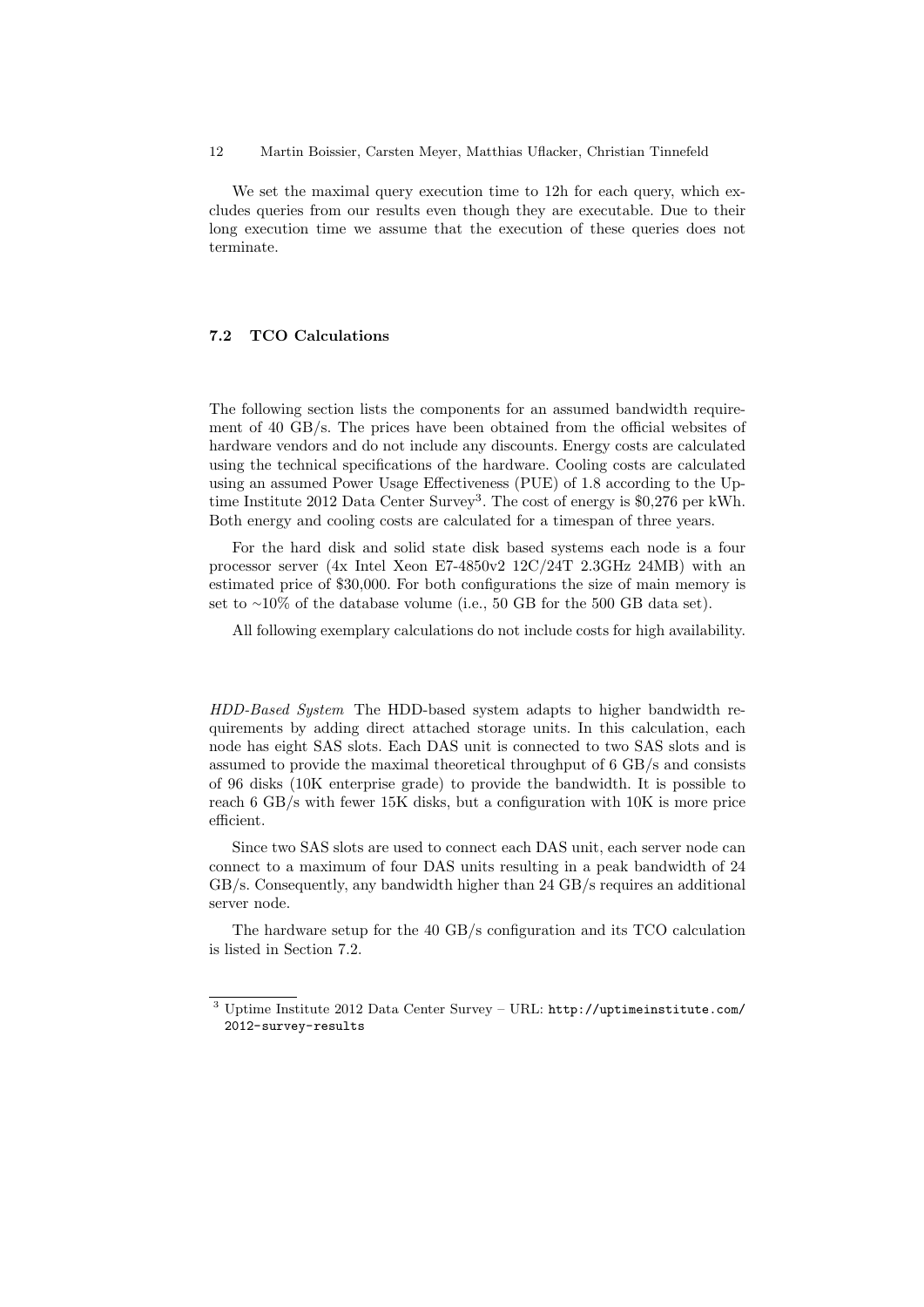| <i>Item</i>         | Amount         | <i>Est.</i> price per item $(\$)$ | Total $(\$)$ |
|---------------------|----------------|-----------------------------------|--------------|
| Server              | $\overline{2}$ | 30,000                            | 60,000       |
| DAS unit            | 7              | 4,500                             | 31,500       |
| SAS controller      | 14             | 500                               | 7,000        |
| Hard disk $(10K)$   | 672            | 150                               | 100,800      |
| Main Memory (16 GB) | $\overline{4}$ | 340                               | 1,360        |
| Energy              | -              |                                   | 143,110      |
| Cooling             | -              |                                   | 114,488      |
| SSD for logging     | 1              | 5,000                             | 5,000        |
| <b>TCO</b>          |                |                                   | 463,218      |

And all of a sudden: Main Memory Is Less Expensive Than Disk 13

Table 2. TCO Calculation for the HDD-based System

SSD-Based System The SSD-based system uses PCI-e connected solid state disks. Recent Intel Xeon CPUs have up to 32 PCI-e lanes per socket that are directly connected. Consequently, we assume a theoretical setup of up to eight PCIe-connected SSDs per server node.

For our calculations, we use an PCIe SSD that provide a peak read bandwidth of 3 GB/s and has a size of 1 TB. As of now, there are faster SSDs available (up to  $6 \text{ GB/s}$ ), but these are more expensive by a factor of over 3x. We also calculated prices for another PCIe SSD vendor whose drives are almost a factor 2x less expensive in their smallest size of 350 GB. We did not include these calculations here, as these drives are currently not available.. However, even using these drives the 40 GB/s configuration is still more expensive than its main memory-based counterpart.

| <i>Item</i>                           | Amount         | <i>Est.</i> price per item $(\$)$ | Total $(\$)$ |
|---------------------------------------|----------------|-----------------------------------|--------------|
| Server                                | $\overline{2}$ | 30,000                            | 60,000       |
| PCIe-connected SSD $(3 \text{ GB/s})$ | 14             | 13,100                            | 183,400      |
| Main Memory (16 GB)                   | 4              | 340                               | 1,360        |
| Energy                                | -              |                                   | 34,240       |
| Cooling                               | -              |                                   | 27,218       |
| SSD for logging                       |                | 5,000                             | 5,000        |
| <b>TCO</b>                            |                |                                   | 311,218      |

Table 3. TCO Calculation for the SSD-based System

Main Memory-Based System The main memory-based server is equipped with Intel's latest XEON E7 CPU. A server with four CPUs (Intel Xeon E7-4890v2